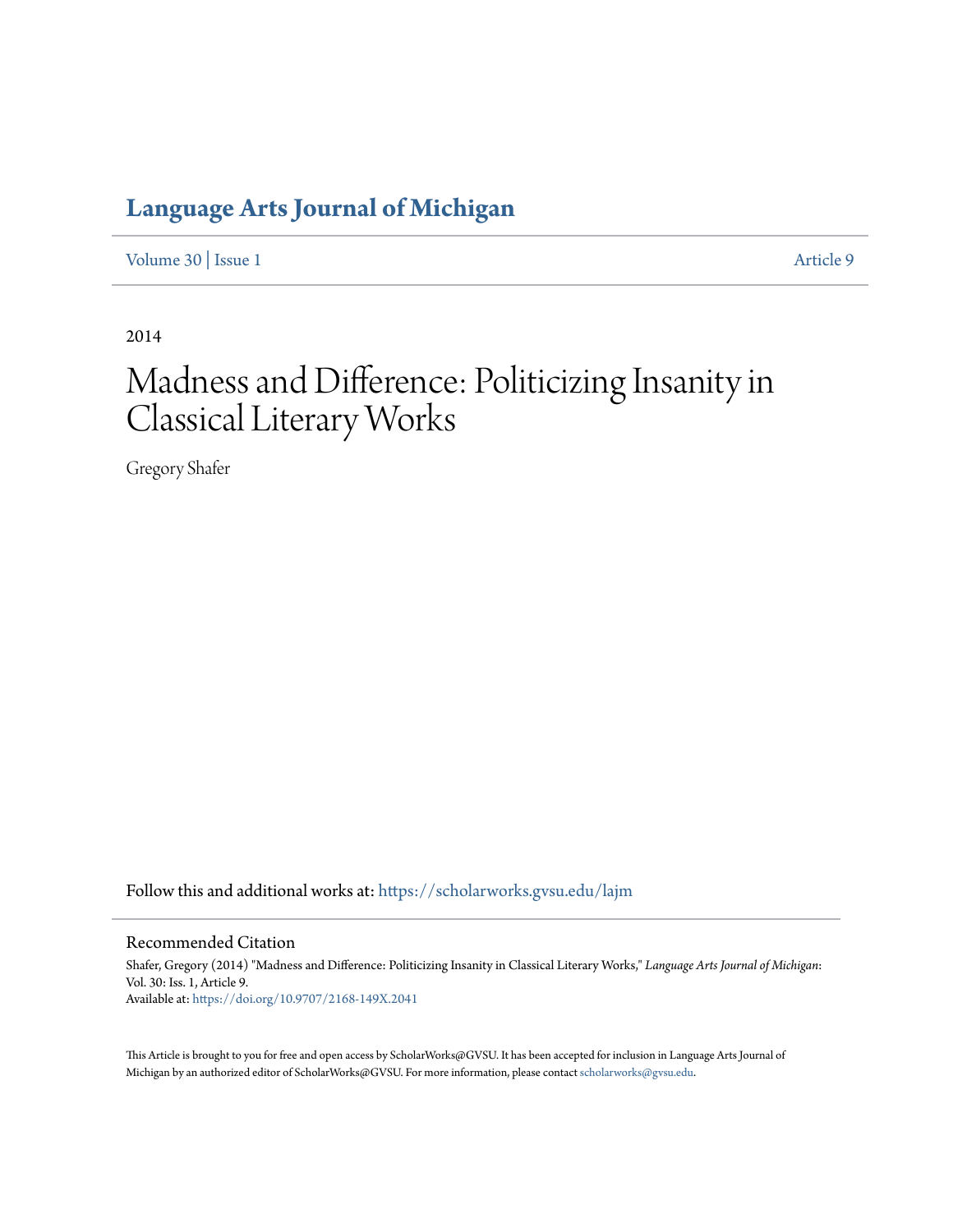# Madness and Difference: Politicizing Insanity in Classic Literary Works CRITICAL PEDAGOGY

#### Gregory Shafer

"Men have called me mad; but the question is not yet settled, whether madness is or is not the loftiest intelligence."

-—Edgar Allen Poe

"Madness in great ones must not unwatched go." —-*Hamlet*

Then we speak of madness in literature—whether it springs<br>from the works of Shakespeare, Hesse, Poe, or Kesey—we<br>invariably probe a state of being that transcends the normal,<br>the average, the expected and polite. Madness o from the works of Shakespeare, Hesse, Poe, or Kesey—we invariably probe a state of being that transcends the normal, the average, the expected and polite. Madness or insanity is, by definition, a severe and perhaps dangerous state of

mind, leading the possessor of the madness to break rules, threaten the status quo, and provoke a general state of anxiety and unrest. Of course, at the same time, the madness extricates those afflicted from society's fetters, liberating them to do what is right rather than what is normal.

And where would we be without madness? Hamlet flourishes most when he is mad, finding it is perhaps the only viable way to expose the treachery of his uncle. Montressor's insanity creates a venue for the most chilling and triumphant murders, and McMurphy's carefully diagnosed derangement frees him to question the real insanity of Nurse Ratched and the system in which he lives. Hawthorne's most celebrated character is Hester Prynne, a woman who is seen as both sinful and mad, and who uses this moniker—and the scarlet letter that symbolizes it— as a "passport into regions where other women dare not tread" (p. 144). Put simply, madness empowers because it invites the bizarre, the unusual, the brilliant. Because it operates outside of carefully regulated spheres of acceptability, it suffers none of the impediments that are part of the polite mainstream discourse. And while it often lacks the expected decorum or propriety, it also tends to explore the vistas of thought that were off limits to those who are "sane."

With that said, I would like to argue that we, as teachers of literature, have a moral responsibility to teach madness, encourage it, and revel in the extraordinary liberation and empowerment that it engenders. Madness as a social construct, as a structure that limits and marginalizes people, deserves to be explored so students can come to terms with the political character of such polarizing words and the need to deconstruct and challenge their effect. Further, in a world where bombs are used to "liberate" a nation and where a Patriot Act leads to spying on the innocent citizens it is suppose to protect, an interrogation of madness and its ideological significance could actually save us as a society.

#### Madness, Politics, and Hamlet

A first step in designing a class around the concept of madness is to establish the fact that madness is often a subjective and political term. It does not always flow from antiseptically clean and dispassionate science but from political artifice. To understand this, it is often helpful to share some fundamental elements of structuralism and semiotic analysis, beginning with the point that "from a structuralist and semiotic perspective, there is nothing transparent about language. It is thick with political beliefs, social values, unreflected-upon judgments, and profound biases" (Hall, 2001, p.138).

Indeed, structuralism suggests that while "we may naively believe that we control language," it "largely controls us" (Hall, 2001, p.138). It does this by creating a confluence between language and power—by ascribing words with political meaning and using those words to regulate its society. According to Foucault, "it is in discourse that power and knowledge are joined together," (Foucault, 2006, p.352).

Of course, King Claudius understands this and begins to establish his power over Hamlet through the use of a political discourse that paints the Prince as the other, as someone who is different, and, as a result, dangerous. This begins the battle between Hamlet and his uncle as they grapple with discourse to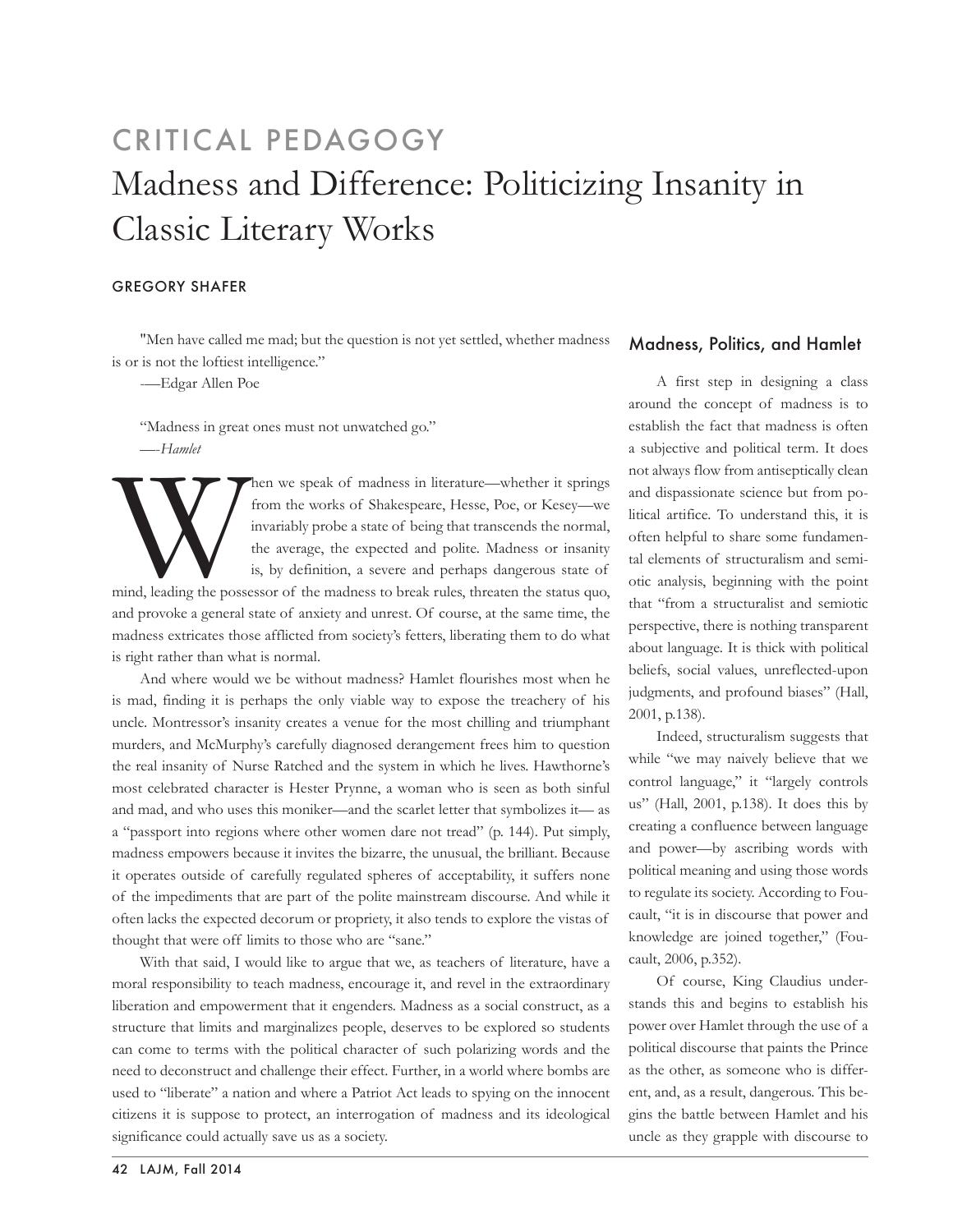gain an advantage over the other. Insanity is the focal point and both are using the word to craft a sphere of power over the other. Again, Foucault is helpful in explaining the complex nature of discourses:

> Discourse is not once and for all subservient to power or raised up against it, any more than silences are. We make allowances for the complex and unstable process whereby discourse can be both an instrument and an effect of power, but also a hindrance, a stumbling block, a point of resistance and a starting point for an opposing strategy (as cited in Storey, p. 102).

This, of course, is also true when we explore the world of insanity. As with many signs in our language, it is packed with a history and social significance that leads us to see it certain ways. Insanity is the antithesis of logic and reason. It is associated with hysterical women, dark people, creative thinkers, and future icons. But no matter who is given the moniker, one thing is certain: once branded with the word, a person will never be accorded the same power which was granted earlier. Instead, she is relegated to an otherness that justifies acts of cruelty. Truly, to explore madness from a structuralist perspective is to examine the sign in all of its ideological colors and to probe its political potential.

In *Hamlet*, I would argue, insanity or madness is completely a political term, used by both Hamlet and his uncle as a way to accomplish specific goals. The King, for example, deems his nephew's "transformation" as insanity because he is dangerous, because he is asking too many questions—because he is imperiling his murderous enterprise. Further, once Hamlet is branded mad, he is no longer subject to the same rights and privileges given to the rest of society, which will justify his later murder. In many ways, madness or what comes to be called his "unnatural state" has more to do with his political opposition to the King than any mental condition.

In the same way, Hamlet is savvy enough to know that living within this word's social meaning will liberate him to probe and investigate, to ask questions that would otherwise not be suitable for a prince. Put simply, Hamlet is able to grasp the social structure of the word and all that accompanies it and use it as a device in discovering the truth behind his father's death. As he embraces the life of the insane prince, he becomes someone who is less limited by the protocol of royal life—someone who is free to challenge the way political machinations have led to his father's murder. He talks sarcastically to Polonius, scathingly to his mother, and cynically to Ophelia—all because he is no longer fettered by the moniker of the sane Prince. He refers to Polonius as a "fish monger" and engages in revealing linguistic games concerning the word "sun." Though he seems mad, Polonius sees "method" in it (2.2. 208-210). Reading this play and considering the way words limit and empower, students can glean much about how the language often controls us with the many expectations it brings to every sentence.

In reading *Hamlet* from this perspective, it is always empowering to show students how madness does not limit Hamlet but makes him better. Hamlet's outcast status—someone who is strange and unpredictable—makes him an ideal iconoclast for truth. Before his "insanity," he is a decidedly more docile, more passive man, someone who wishes death in his famous soliloquy because he feels powerless to make a difference or to break the social pressures that ask him to celebrate a context that is analogous to an "unweeded garden" (1.1.135)*.*

In the opening scenes of the play, Hamlet is persuaded to be sane, logical, and in tune with "nature." When he is addressed by his uncle the King, he is told that his mourning is not only excessive but a "fault to heaven, a fault against the dead, a fault to nature, to reason most absurd" (1.2.101). In other words, Hamlet is not only depressed but is committing a sin and offending the very father for whom he feels such pathos. Of course, it is a world that is corrupt and Hamlet quickly realizes that being "normal," that living as a participant in this environment will never give him license to question the authority and promulgate an alternative narrative of what is natural. It is precisely through his madness that Hamlet will be empowered to act as an oppositional force to the nefarious acts around him.

In exploring the notion of madness and its relation to Hamlet specifically, students become aware of the political nature that permeates this word and the way insanity constitutes a difficult but political way to contest a very real evil in the world. To see madness and nature as being political constructs is incredibly valuable for students who are dealing with homophobia and rampant sexism. On a daily basis they are told what is "natural" and how to act based on societal narratives that see words in what a structuralist would call "binary oppositions." Being *gay* in America has not simply been referred to as a sexual orientation but a word that connotes weakness, promiscuity, and sin. Other words, such a *woman* and *man*, also are revealing in how we have made them oppositional, imbuing one with power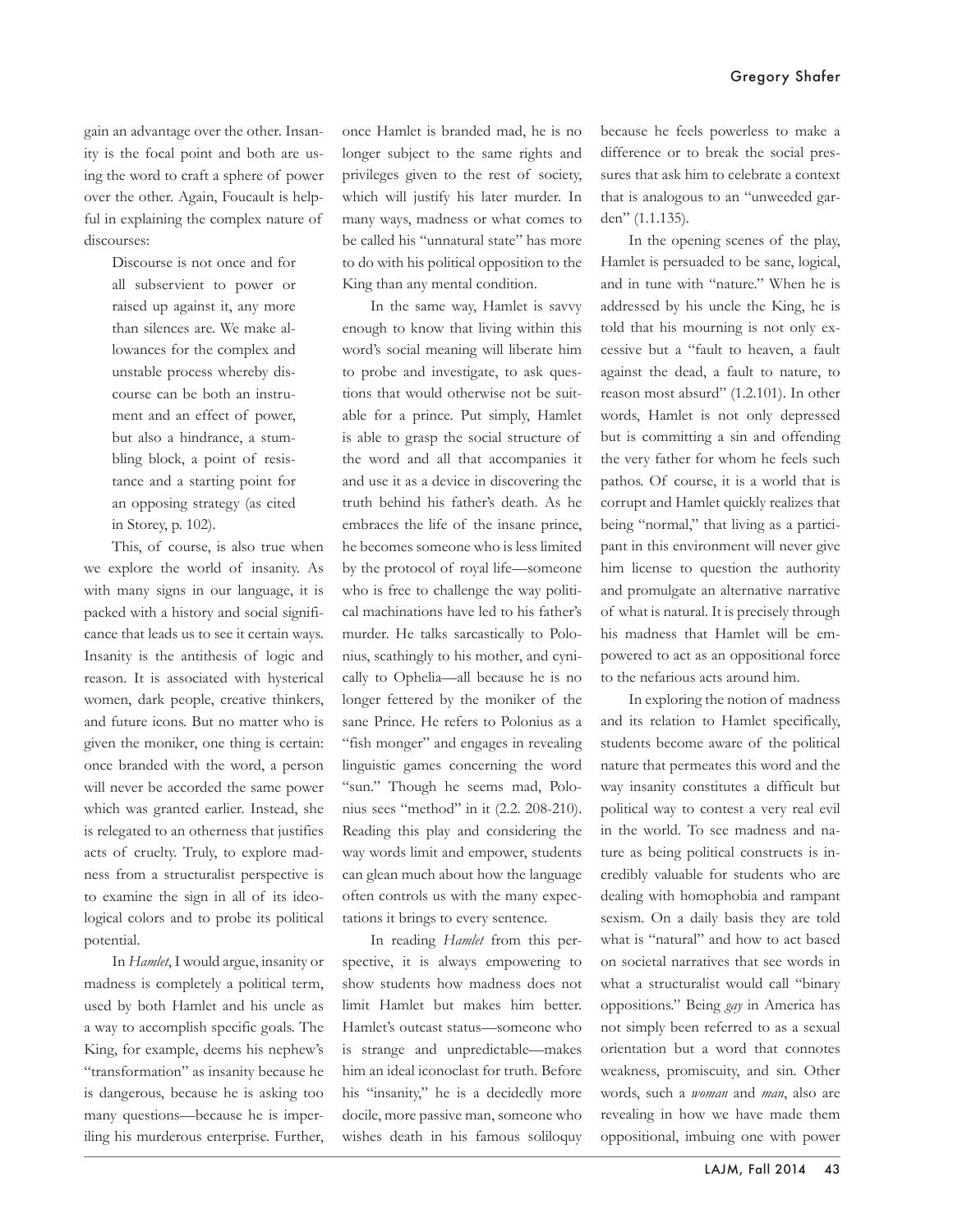and the other with a list of maladies.

In *Hamlet,* madness or mental inconsistency, is in opposition to not only logic and mental discipline but good citizenship and even religious practice. King Claudius establishes the binary oppositions for insanity early in the play, creating a linguistic and political reality that both of these men must use for political purposes. Again, students would be well served by understanding the ideals of semiotic analysis and the notion that "no sign possess meaning in isolation; it does so only through a series of contrasts and comparisons with other signs" (Hall, 2001, p.139).

Because Hamlet does not want to be defined by his fratricidal uncle, he must fight the sling and arrows of outrageous fortune and take arms against them. In short, he must assume the role of the Other, the person who lives outside of sane society but who knows that his fight is worthy of the struggle. This more ideological acumen is most conspicuously on display in Hamlet's interactions with Rosencrantz and Guildenstern, who were once his friends but who have now come to interrogate him as representatives of the King. Hamlet quickly reminds them that his "wit's diseased" so they should not expect a "wholesome answer" (3.2.328).

Later, he demands that Guildenstern play on the pipe that was brought in by the players. Of course, Guildenstern does not know how to play, but Hamlet's demand is metaphorical and masked. As a slightly deranged member of the court, he can play with words, and, at the same time, speak plainly about the real reason why his friends are speaking to him. Hamlet knows they are there at the behest of the king and are trying to play him like an instrument. In his role as insane or madman, he operates in images and word play, never revealing the full message to his enemies.

> Why look you now, how unworthy a thing / you make of me. You would play upon me; you / would seem to know my stops; you would pluck / out the heart of my mystery; you would sound / me from my lowest note to the top of my compass; / and there is much music; excellent voice, in this little/ organ, yet cannot you make it speak. (3. 2. 371-380)

For Hamlet, insanity is a political decision, and it is clear that his new moniker as mad is part of the weight that must be endured by any individual who is willing to question a corrupt or oppressive regime. Hamlet comes to embrace his new status and revels as the person who can probe like the gravediggers do later in the play. Madness, then becomes a word that is used to subjugate him but that can also be used as an element of strength. A Foucault reminds us, "discourse transmits and produces power. It reinforces it but it also undermines it and exposes it, renders it fragile and makes it possible to thwart it" (as cited in Story, p.102). For Hamlet, insanity is a sign that leads to undermining the power of his uncle, as he takes control of the language and uses it for his own advantage.

Many of my students see the striking connection to modern-day words that are used as ways to normalize them and prevent them from living as complete individuals. Words like *bitch, fag, nigger, boy, slacker, burnout, ho* are often used to treat the person as deficient. But as many students pointed out, all of these words are aimed at certain people who oppose a power structure, who seek equal access and rights, and who have historically been made

to feel ashamed for their association to these words. Much like the word *madness*, they are political terms, designed to reproduce a system that serves some while marginalizing others.

 Of course, once they become aware of the ideological game that is being played, they can use these words to empower themselves and their causes. In the same way that Hamlet thrives as the mad and dangerous prince, many students pointed to the way words like *fag* and *nigga* have come to be inverted or flipped as a way to make them sources of strength. "I take great satisfaction in being called a bitch," said a student in my literature class. "It reminds me that I'm not being passive and that I am a woman in a man's world." Added another African-American student, "I think there is no greater source of unity and power than the word *nigga* between two people who have experienced intolerance and who understand the history of racism and who are united to oppose it."

### *One Flew Over the Cuckoo's Nest* and the Two Sides of **Insanity**

No other literary work more powerfully explores the world of madness and insanity than Ken Kesey's *One Flew Over the Cuckoo's Nest*. As with Shakespeare's *Hamlet, Cuckoo's Nest* delves into the political aspects of such words and the status of the people who are branded with these maladies. More importantly, *Cuckoo's Nest* suggests that the asylum that is the setting for the novel is also a microcosm for a world that often is crazy, manipulative, and mendacious a world that prevents revolt by labeling iconoclasts as deranged and unstable.

Kesey's McMurphy is the strongwilled, outspoken protagonist. When he comes to the clinic he immediately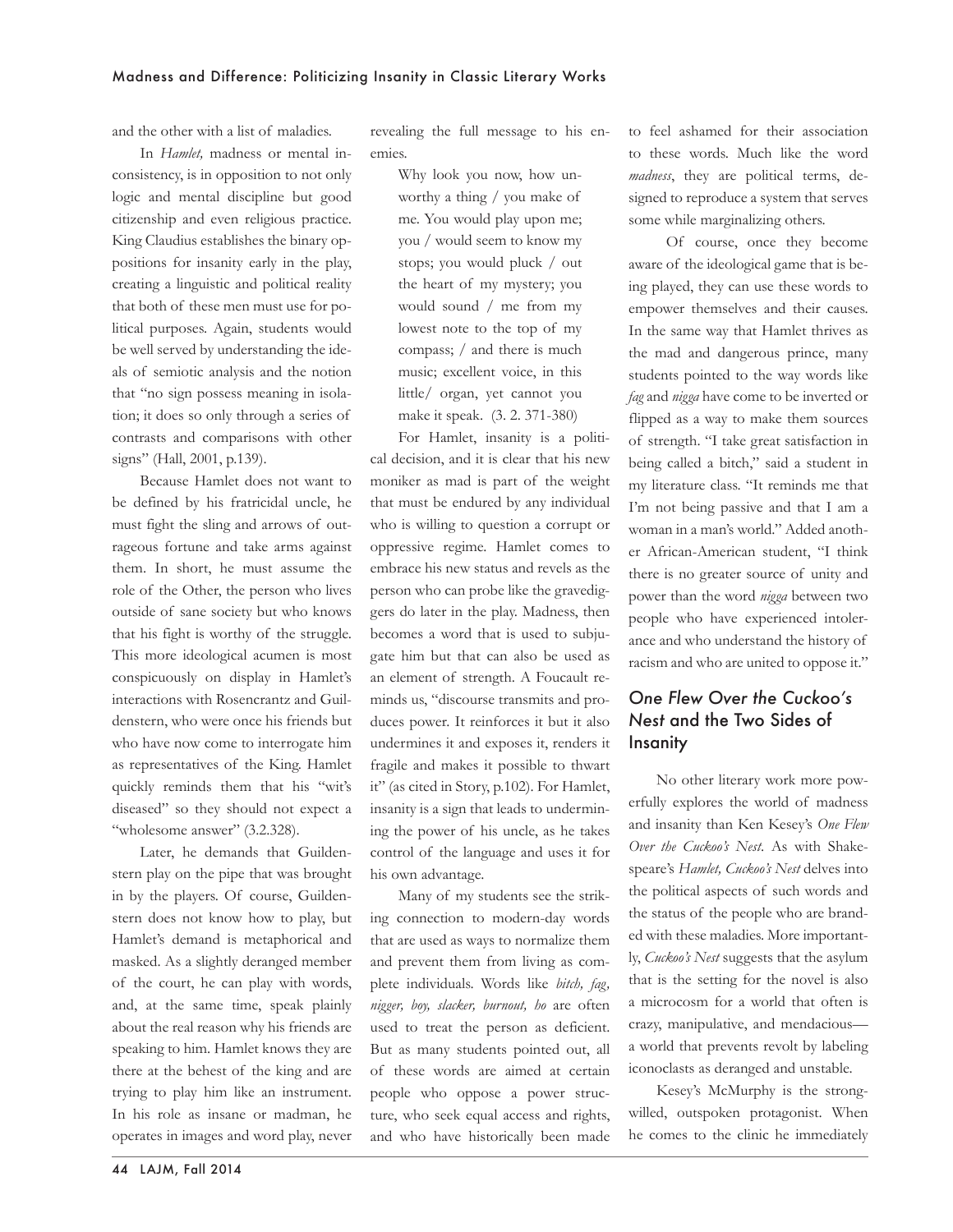questions the schedule, the restrictions and demands that the men be given time to watch television. He wonders about the pills he is given. He implores the Big Chief to play basketball and to speak. In *Cuckoo's Nest,* words and clinical diagnosis have literally taken away the voices of many of the inmates, who have committed themselves to a life of passive, obedient insanity. Chief Broom begins the novel and one immediately recognizes the spiritual paralysis that can come with accepting one's moniker of mentally deranged and how it can lead to living within a corrupt system.

The Chief has established a state that renders him almost inhuman—an entity who neither speaks nor hears. Having accepted his madness has allowed him to shroud himself in protections that negate him as an active individual.

In many ways, the Chief is like Ellison's invisible man, with his lack of status and his complete personal negation. But this is what insanity—as a political tool—does to its victims if it is not exploited and used as away to live outside of the system. It offers placid impotence in an imperious world. It relinquishes power to the Big Nurses of the society, who stand behind their windows," making notes on what goes on out in front of her in the day room during the next eight hours" (p. 4).

*One Flew Over the Cuckoo's Nest* continues the theme of insanity as a doubleedged sword—a political phenomenon that can be used as an instrument of liberation and empowerment or oppression and impotence. While Hamlet successfully operates outside of the orderly world of royalty—and interrogates others with that power—Chief Broom begins *Cuckoo's Nest* as a man who is paralyzed by his status as "crazy." Like Melville's Billy Budd, he has lost his voice

and much of his time is spent observing in perpetual fear, sensing the machine and trying to clear his mind of the fog that is part of living this life.

In this sphere of insanity, then, the men live lives that are similar to the panopticon that Foucault discusses in *Discipline and Punish*. The Panopticon is a huge tower that operates at the center of a prison—a prison that was meant to incarcerate lepers and the insane. The Panopticon is the quintessential instrument of control over those who have been deemed different and who have been segregated from society. As the word implies, it works as ubiquitous

In the same way that Hamlet thrives as the mad and dangerous prince, many students pointed to the way words like *fag* and *nigga* have come to be inverted or flipped as a way to make them sources of strength. "I take great satisfaction in being called a bitch," said a student in my literature class. "It reminds me that I'm not being passive and that I am a woman in a man's world."

eyes, watching to see that people do not violate laws of normalcy. And, of course, as long as those in power have the ability to define difference as abnormal and insane—and are able to quickly find it through the Panopticon—they can eradicate any democratic change or disparate voices.

Insanity, then, can work as a license to operate outside of the polite and restrictive lines of society or as a way to expunge difference and disenfranchise people based on the labels they are given. As Foucault argues "if you are not like everybody else, then

you are abnormal, if you are abnormal, then you are sick. These three categories, not being like everybody else, not being normal, and being sick are in fact very different but have been reduced to the same thing." (Foucault, 2006, p. 352) The members of the ward in *Cuckoo's Nest* are willing participants in their insanity, accepting it with all of its inherent limitations and disparaging notions. They know they will be taken care of by Nurse Ratched and that their world will be regulated to fit her desire for complete power. Insanity has usurped them of their voices, their decision making process, even their ability to think. This is the decision they make to be defined in the world of the Big Nurse.

When McMurphy enters, one sees the insanity that is reflective of Hamlet, an insanity that can be used to combat entrenched oppression. McMurphy is adept at using his abnormal status as a vehicle for questioning ward policies that have long kept the men medicated, obedient, and most importantly afraid. He questions the music being played and demands to hear the World Series. Within a short period of time, he has introduced the notion of a vote to the others.

> The hell with the schedule. You can back to the bloody schedule next week when the series is over. What do you say, buddies? Let's take a vote on watching the T.V. during the afternoon instead of at night. All those in favor? (p. 114)

What is fascinating about *One Flew Over the Cuckoo's Nest* is many of the patients are very able to speak for themselves. They appreciate the notion of the vote, but they know that emerging from their safe world of insanity will come with dangers and responsibilities.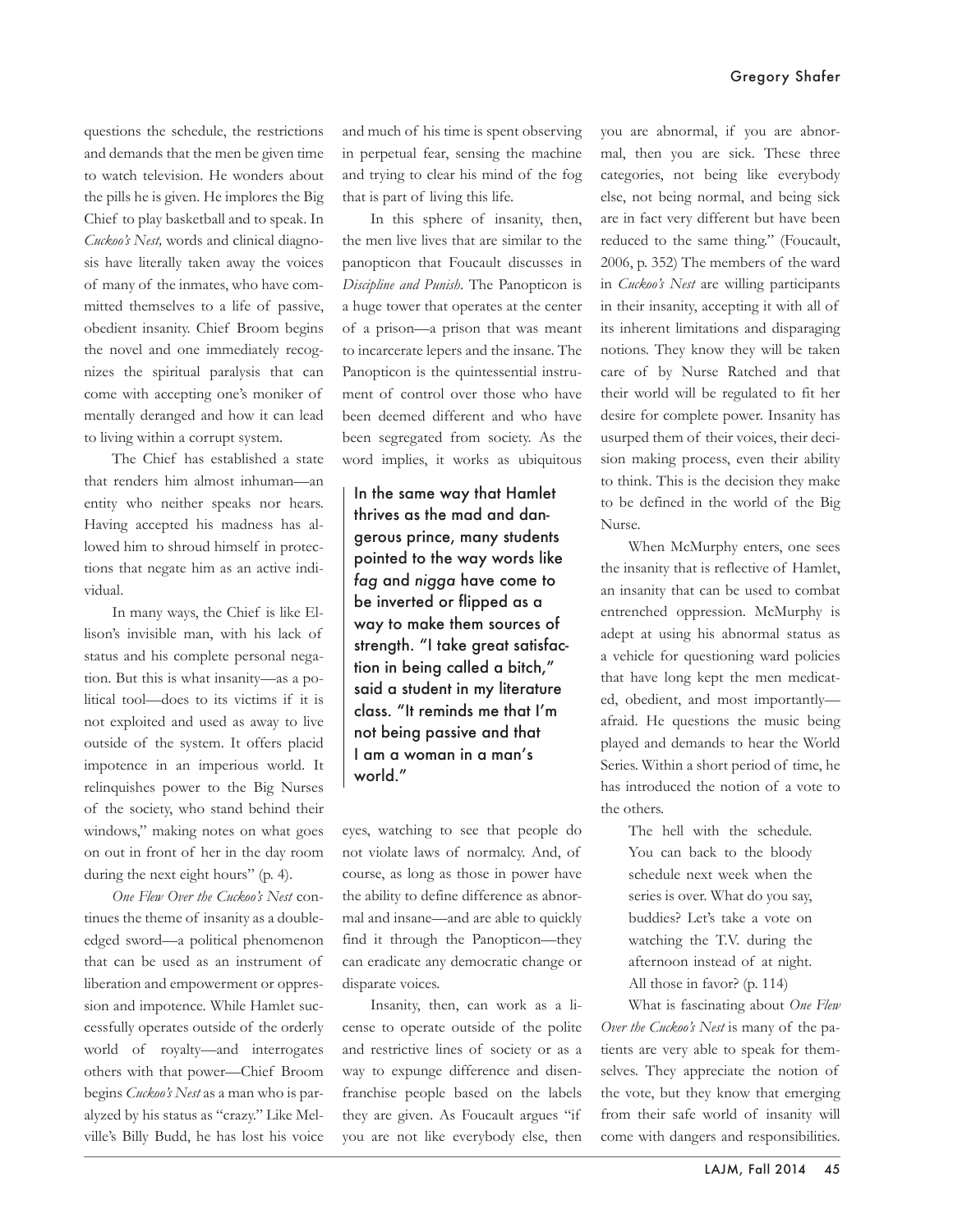When McMurphy asks Harding why he is afraid simply to vote, he learns that Harding, while being an intelligent man, is scared of what might happen, of what could be "cut off" if he ventures out of his safe world (p. 117). The same is true for much of the rest of the population. They know what is happening to them and have accepted it. The Big Chief has narrated that the facility is not a place to get better but a slaughterhouse, a place where one's entrails are removed. This can be seen as a metaphorical image, in which the essence of their individuality is being removed by the society in which they have chosen to live and be defined.

Thus, McMurphy must keep pressuring them, pushing them from their complacency and into a place where they are willing to take risks as individuals—where they are willing to use their insane status for political change rather than subjugation.

What both Hamlet and McMurphy do as insane or mad individuals is identify and use language as a way to change an unjust society. To do this, they must first identify the political way that language is used to disaffect certain people from their world. Of course, students come to quickly see the significance for their lives, which is why this unit can be so edifying. While both McMurphy and Hamlet wage a linguistic and political war against those who would use signs or words to silence them and enervate their power, there are modern wars that students are fighting to maintain their individual dignity and sense of personal empowerment. They come to see that "language is no longer regarded as peripheral to our grasp of the world we live in, but as central to it" (Harris, 1988, p. 39).

And how else is language used to control us and define our beliefs? While examining insanity in literature and its structuralistic importance to readers, one can examine and deconstruct other images and related words that have come to dictate our visions and values. In his essay about the English language, Ossie Davis discusses how blackness has been defined in culture and the way it has taught its users to hate blackness and see evil and malevolence in it: "The word Blackness has 120 synonyms, 60 of which are distinctly unfavorable and none of them even mildly positive." Later, Davis concludes his linguistic diatribe by suggesting the following:

> He who speaks to me in my mother tongue damns me indeed. The English language in which I cannot conceive of myself as a black man without at the same time, debasing myself is my enemy, with which to survive I must always be at war. (p.52)

What about women? As part of the class, I introduced students to a short history on the execution of witches in America and the reason why women were so closely connected to witchcraft and evil. From early history, the word *woman* was defined as an obedient servant, as a gender that was docile, pretty, passive, and conciliatory. When those words were replaced with words like *determined, outspoken*, or *aggressive,* many in Western culture accused that abnormal or uncomely woman of being witches an ideal political term to stymie women who sought to be more than subordinates to a man.

Again, as with the word *insane* or *mad, witch* can be employed as an ideological weapon, as a way to maintain an unjust society. According to Carol Karlsen in her book *The Devil in the Shape of a Woman*, "it was not just pride that most fundamentally distinguished

witches from other people; it was female pride in particular" (p.150).

#### Students and Insanity

Once one establishes insanity as a political term—one that is given meaning by the people who use it—students can read literature and explore their own lives for the use of insanity and otherness. In particular, many African-American students are encouraged to read and write about Toni Morrison's *The Bluest Eye* and the mental breakdown of Pecola Breedlove. For Pecola, insanity comes as a result of a racist world that fails to present her with alternatives to her life as an African-American girl. Much of her life is devoted to attaining the inherent "goodness" that she has been taught to see in whiteness. Her insanity is also political in that it cannot be separated from the cruel and racist world in which she lives. One of the best essays written in my class was in response to Pecola and the significance of her mental breakdown. Dorcelle, an African American in my class, argued that

> Pecola struggles with a racist language which prevents her from being a person. She cannot be white and blackness has come to be a dead end. She can never have blue eyes, she can never be white, which means she must deal with all of the negative cultural feelings that are part of blackness.

A second student looked at madness and insanity through the Gilman's "The Yellow Wallpaper," and the insanity it delineates. As with *The Bluest Eye*, "The Yellow Wallpaper" invites students to see insanity as a political term, as a symptom of a larger disease called oppression. Indeed, the narrator's insanity, her obsession with the designs on the